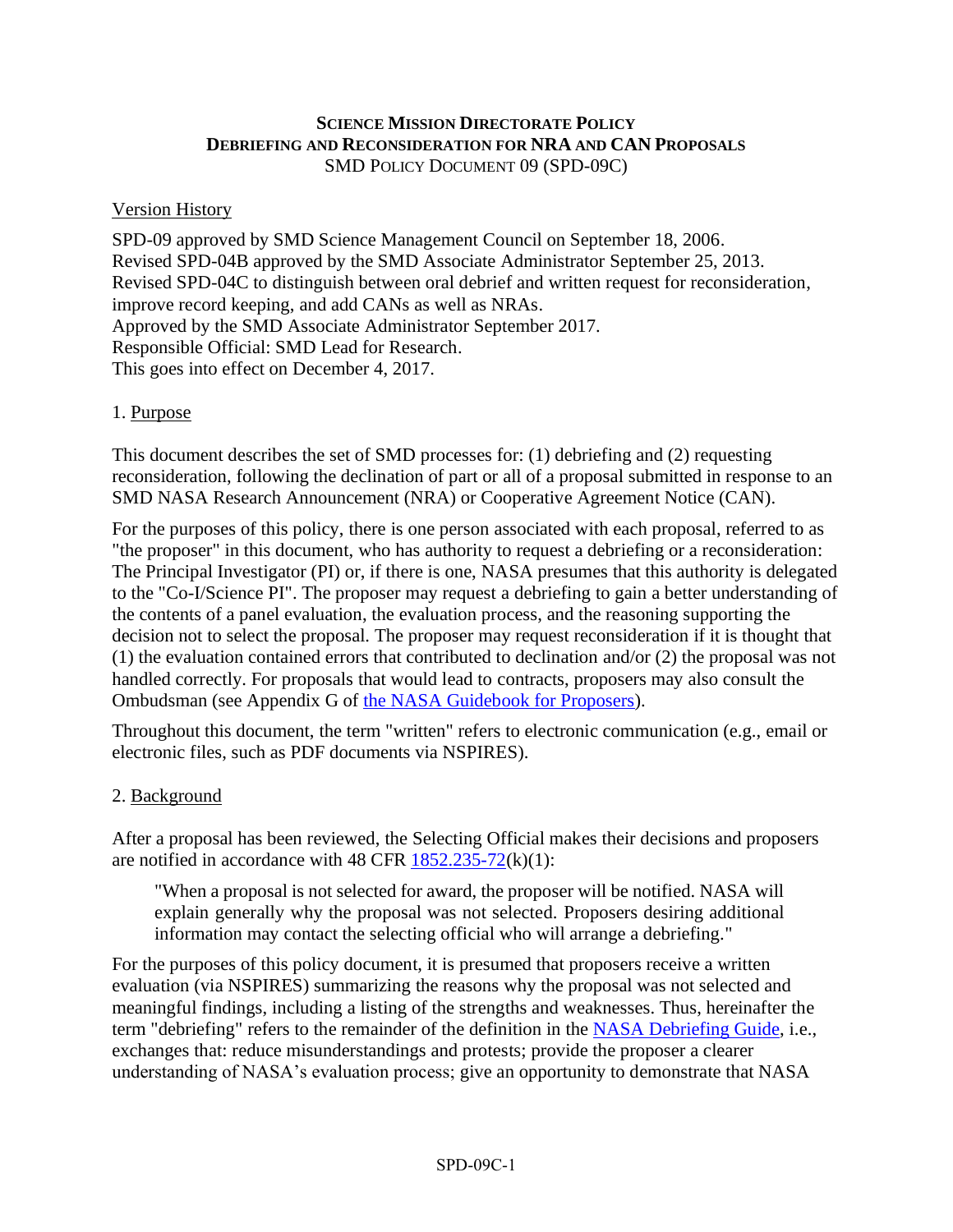followed the rules and conducted the acquisition in an objective and fair manner; and allow proposers to give NASA their views of the acquisition process.

Although 48 CFR  $1852.235-72(k)(1)$  $1852.235-72(k)(1)$  specifies that the Selecting Official (usually the Division Director or Division Research Lead) will arrange a debriefing, longstanding SMD policy formally delegates this responsibility to the Program Officer, unless otherwise stated in the solicitation.

The SMD policy for debriefing, reconsideration, and appeal follows these steps:

- (a) Request for debriefing. A proposer who has received notification of the selection decision and associated written evaluation or rationale (typically via NSPIRES), may request additional information to be provided in the form of an oral debrief. Section 3 of this document describes the debriefing process.
- (b) Request for reconsideration of selection decision. Having received a written evaluation and notification regarding a selection decision, a proposer who seeks to demonstrate that there were errors in the evaluation or review process may request reconsideration by providing a written request and rationale. Section 4 of this document describes the reconsideration process.
- (c) Appeal of selection decision*.* After the reconsideration process has been completed, a proposer has the right to appeal beyond the Selecting Official. Section 5 of this document addresses this process.

Proposers are strongly discouraged from immediately requesting a debriefing or reconsideration. Rather, it is recommended that proposers refrain for 48 hours and reread the evaluation prior to responding.

# 3. Debriefings

A debriefing is an informal exchange (generally on the phone) between the Program Officer (unless otherwise stated in the solicitation) and the proposer. The primary objectives of the debriefing (see Section 2) are to help the proposer understand the evaluation process, the evaluation itself, and the process leading to the final selection decision. Debriefings are not part of the proposal evaluation process and will not result in changes to evaluations or selection decisions. Assessment of the technical accuracy of the evaluation's findings do not occur in debriefings.

The debrief process is constrained by the following:

- (a) Debriefings may be requested by a proposer until 30 days after NASA sends the evaluation and notification of the decision to select or decline the proposal. If the proposer has taken no action within these time limits, SMD is not required to entertain a request for debriefing.
- (b) Program Officers must respond within 30 days to requests for debriefings (and are encouraged to respond more promptly) to acknowledge the request and arrange a mutually acceptable time for the debriefing, or to delay the debriefing, with an explanation of why more time is needed.
- (c) Debriefing typically occurs by a phone call, but by mutual agreement debriefings maybe be conducted in writing, in person, or by video conference. Whatever method is used to conduct the debriefing, reasonable limits may be imposed by the program officer on the number and length of the interations.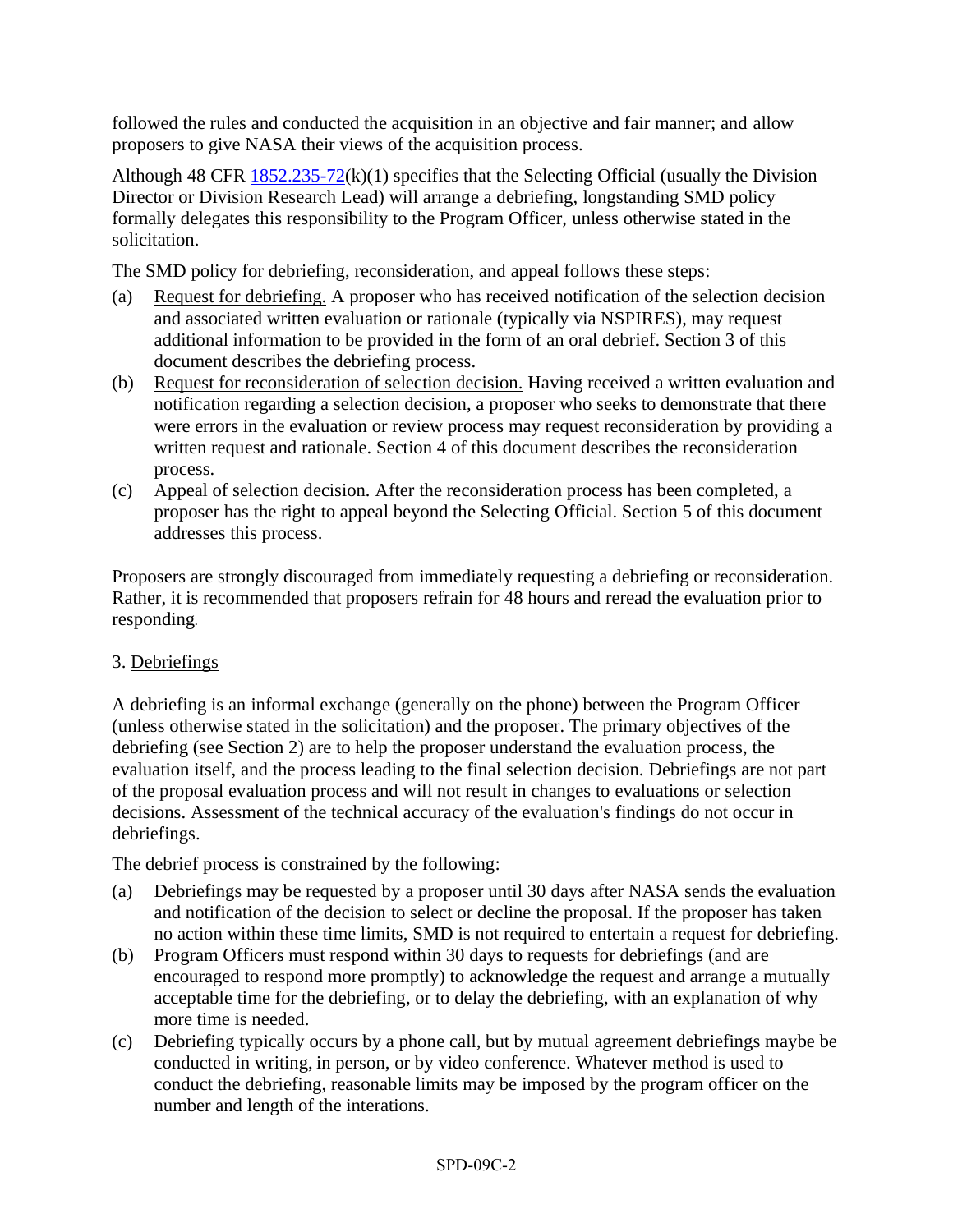(d) In instances where the proposer focuses on perceived technical inaccuracies in the evaluation, or issues with the review process, the Program Officer should inform the proposer of the process to request reconsideration or, if appropriate, move the proposal on to the reconsideration process described in Section 4.

Program Officers are discouraged from conducting debriefings prior to having sent the proposer notification of the decision and the written evaluation.

# 4. Requests for Reconsideration

A request for reconsideration is a proposer's detailed, written response to the decision and/or panel evaluation that clearly and concisely lays out perceived factual or technical errors in the written evaluation, perceived problems with the proposal evaluation process, and/or perceived inconsistencies in the basis for the selection decision.

A Program Officer should not respond to a request for reconsideration before the written evaluation and decision letter have been sent to the proposer, other than to acknowledge the request and state that a proposer may request reconsideration only after having received notification of the decision and the written evaluation.

Proposers are encouraged to take advantage of debriefing prior to requesting reconsideration. The Program Officer may require debriefing as a prerequisite for reconsideration.

Proposers should be aware that that requests for reconsideration that focus on refuting demonstrable errors in the evaluation by citing the proposal are most likely to succeed.

In assessing the request for reconsideration NASA will only take into account material in the original proposal or the evaluation. The proposers should be aware that requests for reconsideration based on results obtained after the proposal was submitted, or details that were published in papers but that were not discussed in the proposal, are not appropriate and will not be considered.

A request for reconsideration that successfully overturns some or all of the challenged findings may result in the selection decision being reversed, but it also may not because of 1) lack of available funds, 2) remaining compliance issues or weaknesses, 3) other unselected proposals rated higher or equally highly by peer review, and/or 5) programmatic factors e.g., other unselected proposals were deemed higher priority by NASA.

The process for requesting reconsideration is as follows:

- (a) Once NASA has sent the written evaluation and the written notification of a decision to decline all or part of a proposal, the proposer has 30 days to contact the Program Officer, either to request a debrief or to submit a written request for reconsideration. If the proposer receives a debrief, the proposer then has 30 days from the debrief to submit a written request for reconsideration to the program officer. All written requests for reconsideration must cc [sara@nasa.gov](mailto:sara@nasa.gov) (for the purpose of maintaining an SMD record of requests for reconsideration). If the proposer has taken no action within these time limits, SMD is not required to entertain a request for reconsideration of the selection decision.
- (b) Program Officers contacted regarding a request for reconsideration must either refer the proposer to this document or follow this equivalent process:

i. The Program Officer must explain the purpose and availability of oral debriefings, and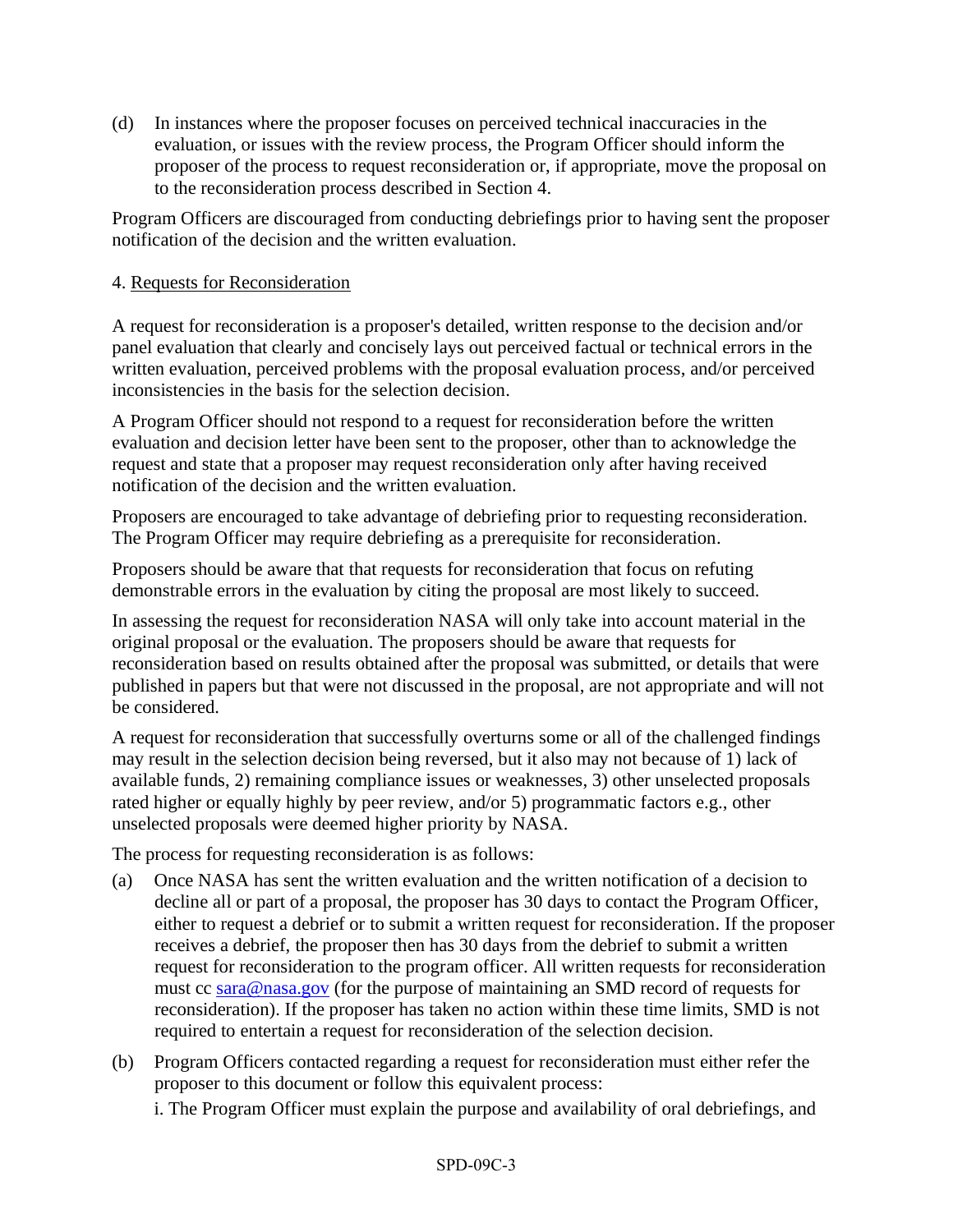offer the proposer an oral debriefing as the first step in the process.

- ii. The Program Officer must outline the process for and time limits on a request for reconsideration.
- iii. The Program Officer must inform proposers that reconsideration will only be considered after it is requested in writing.
- iv. The Program Officer must inform proposers that reconsideration will be based only on the material in the original proposal or the evaluation.
- v. The Program Officer must inform proposers that reconsideration will not necessarily result in an award, even if it is established that there was an error in the evaluation or the evaluation process, because of 1) lack of available budget, 2) other selectable proposals with higher ratings, and/or 3) program priorities that enter into the decision process.
- (c) Upon receipt of a written request for reconsideration, the Program Officer must respond within three business days, either to acknowledge the request and state that a response will follow within 30 additional days or to inform the proposer that additional time will be required. The Program Officer must send an email to the Selecting Official (and Division Research Lead, if different from the Selecting Official) informing them of the reconsideration request and must cc [sara@nasa.gov](mailto:sara@nasa.gov) on this initial response to the request for reconsideration.
- (d) After acknowledging receipt of the reconsideration request, the Program Officer must determine the validity of the proposer's response to the findings. To aid this determination, the Program Officer may provide the proposal, the findings in question, and the actual written request for reconsideration to one or more knowledgeable and non-conflicted reviewers. The program officer must conduct this review via NSPIRES. Based on any analysis by the program officer and any inputs from reviewers, the Program Officer must generate and send to the Selecting Official and the Division Research Lead a written document addressing:
	- (1) Justified determinations as to whether the proposer's responses to the disputed findings were found to be valid; and
	- (2) Justified recommendations regarding whether any changes to the rating and/or status of the proposal should be made.
- (e) Discussions between the Program Officer, the Selecting Official, the Division Research Lead, and any additional people identified by the Selecting Official must lead to a decision by the Selecting Official to maintain or to modify the original selection decision. The Program Officer must then construct and communicate to the proposer a written response to the reconsideration request. This response must indicate whether or not all or any part of any challenged finding will be altered, and whether or not the Selecting Official has decided to reverse some or all of the original selection decision. In cases where reviewer inputs were considered, the response to the proposer must provide a summary version (suitably edited and anonymized) of the reviewer inputs. This response to the proposer must be sent via iNSPIRES (selection module) as a User-defined Document Type named appropriately e.g., "Response to reconsideration.". If the original selection decision is modified, then this should be recorded in an amendment to the Selection Decision Document.